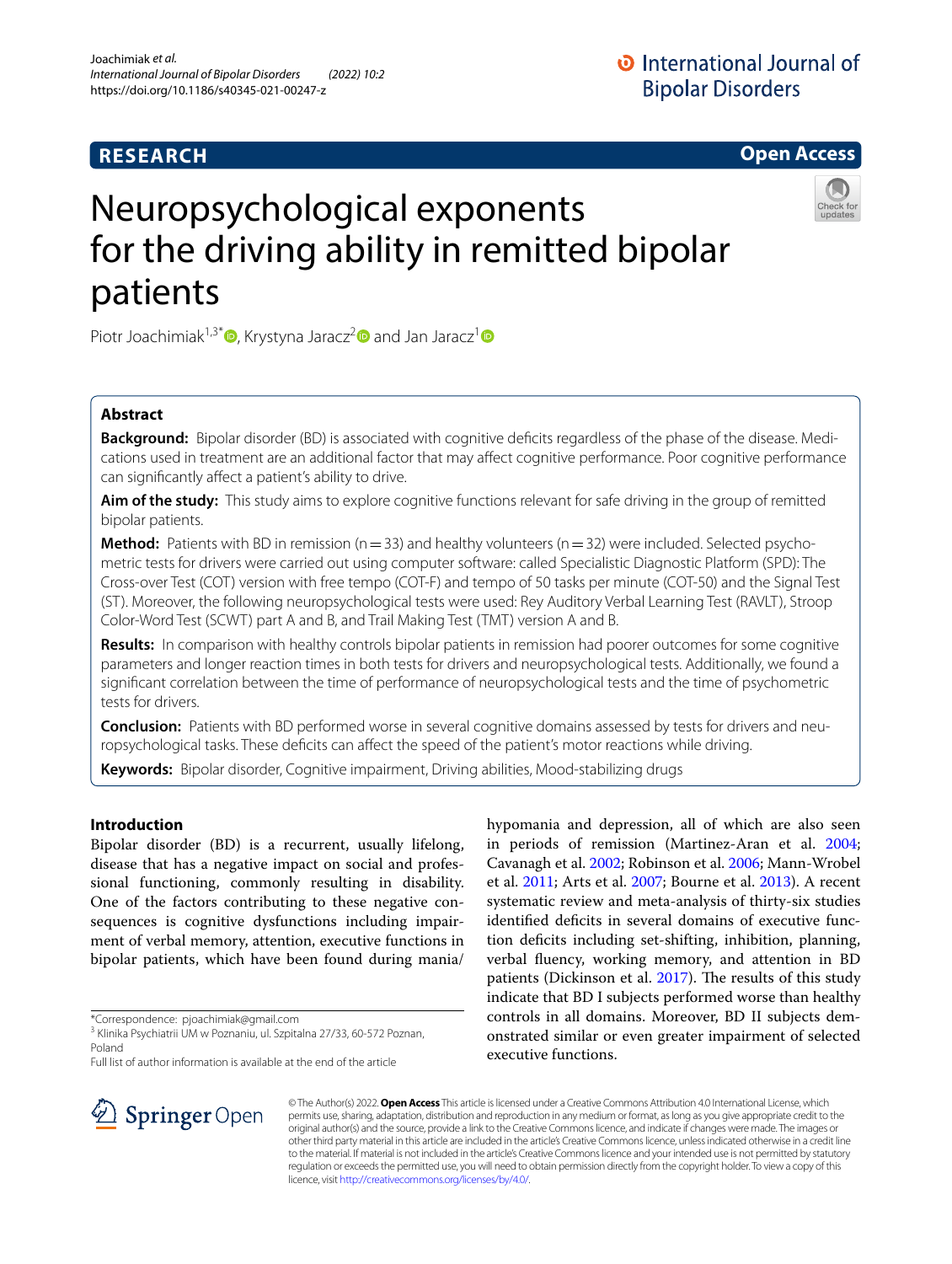In everyday life, the correct state of cognitive functions is essential for safe driving. This activity requires, among other things, efficient attention, working memory and reaction speed. In Germany, in a group of 1497 psychiatric patients, 67% reported having a valid driver's licence. Seventy-seven percent of them (versus 92% of a control group) reported regularly using their cars (Brunnauer et al. [2016\)](#page-7-2). A signifcant proportion of people afected by BD have a driving licence and use a car daily. Regardless of the impact of the disease itself, psychotropic drugs, used in acute states and prophylactic treatment, may affect cognitive functioning. The question of whether a remitted bipolar patient who is on mood-stabilizing medications can drive a vehicle is often raised in everyday clinical practice. However, the answer is difficult due to the small amount of research devoted to these issues. In the drug prescribing information, one can fnd information suggesting 'caution' or the prohibition of driving during pharmacotherapy.

A case–control study performed in the Netherlands found an association between the risk of having a motor vehicle accident and the exposure to anxiolytics and selective serotonin reuptake inhibitors (SSRIs) but not with the use of antipsychotics (Ravera et al. [2011\)](#page-8-5). On the other hand, Miyata et al. [\(2018\)](#page-8-6) found that partly remitted depressive patients treated with antidepressants (monotherapy and combination) do not difer from healthy controls concerning the performance of Wisconsin Card sorting test, TMT, and Continuous Performance Test. Brunnauer and Laux [\(2017](#page-7-3)) found, based on a systematic literature review, that SSRIs and serotonin-norepinephrine reuptake inhibitors (SNRIs) venlafaxine and milnacipran did not afect driving ability.

Results of De Las Cueva's study [\(2010\)](#page-8-7) indicated that 90% of patients with mental disorders in the acute state do not meet the psychometric conditions for obtaining a driving licence. However, rational pharmacotherapy and a state of remission can improve that situation. The presence of depression is a major cause of driving impairment, while reducing the severity of depression in the course of treatment with antidepressants usually reduces the severity of this problem.

Therefore, it would be interesting to assess the driving ability of bipolar patients in remission and taking mood stabilizers (MS).

In the treatment of BD, the following drugs are recommended: lithium, valproic acid, carbamazepine socalled 'classic' or frst-generation mood-stabilizing drugs (MSDs) lamotrigine, atypical antipsychotics: olanzapine, quetiapine, clozapine, aripiprazole, asenapine, paliperidone referred to as second-generation MSDs (Grunze et al., [2013\)](#page-8-8). These medications are used in monotherapy and commonly in polypharmacy.

The number of studies devoted to the influence of MSD on the ability to drive vehicles is scarce so far. Laux and Brunnauer [\(2014\)](#page-8-9) suggest that only 17% of remitted BD patients can be considered unft to drive. Hatcher et al. ([1990\)](#page-8-10) found that patients taking lithium had slower responses in the driving simulator compared to healthy volunteers. A comparison of carbamazepine and oxcarbazepine showed oxcarbazepine was better tolerated and had a lower impact on cognitive function. However, the efectiveness of oxcarbazepine in stabilizing mood is not as well proven as in the case of carbamazepine (Kaussner et al. [2010;](#page-8-11) Mecarelli et al. [2004](#page-8-12)). Segmiller et al. ([2013](#page-8-13)) found that 45% of patients with BD treated with lithium or lamotrigine correctly performed psychometric tests for drivers. Lamotrigine was better tolerated than lithium. For this reason, we undertook research aimed at evaluating cognitive function ability to drive of remitted bipolar patients receiving prophylactic treatment.

#### **Material and method**

Thirty-three remitted bipolar patients (twenty two 22 females and eleven 11 males) from the outpatient clinic of the Department of Adult Psychiatry of the Medical University of Poznań and 32 healthy volunteers were included in the study.

The diagnosis of BD was made based on DSM-5 criteria. Clinical data were obtained from medical records and based on a patient's interview performed by PJ. The mental status examination was assessed before inclusion in the study. We applied generally accepted psychometric criteria of remission in BD that is Hamilton Depression Rating Scale—HAM-D score<8 and Young Mania Rating Scale YMRS score < 12. The inclusion and exclusion criteria are presented in Table [1](#page-1-0).

<span id="page-1-0"></span>

| Table 1 Inclusion and exclusion criteria for patients |  |
|-------------------------------------------------------|--|
|-------------------------------------------------------|--|

| Inclusion criteria                                                                                                     |
|------------------------------------------------------------------------------------------------------------------------|
| Patients of both sexes aged 18-65                                                                                      |
| BD diagnosis in remission (HDRS < 8p, YMRS < 12)                                                                       |
| Regular use of recommended mood stabilizers                                                                            |
| Patient's consent                                                                                                      |
| Exclusion criteria                                                                                                     |
| Clinically unstable medical conditions                                                                                 |
| Mental retardation or symptoms of dementia                                                                             |
| Electroconvulsive therapy in the last year                                                                             |
| Addiction to any psychoactive substances                                                                               |
| Current use of sedatives (BDA and derivatives, hydroxyzine, hypnotics)<br>or other sedative (e.g. some allergy, drugs) |
| Significant vision deficits                                                                                            |

*HDRS* Hamilton Rating Scale for Depression, *YMRS* Young Mania Rating Scale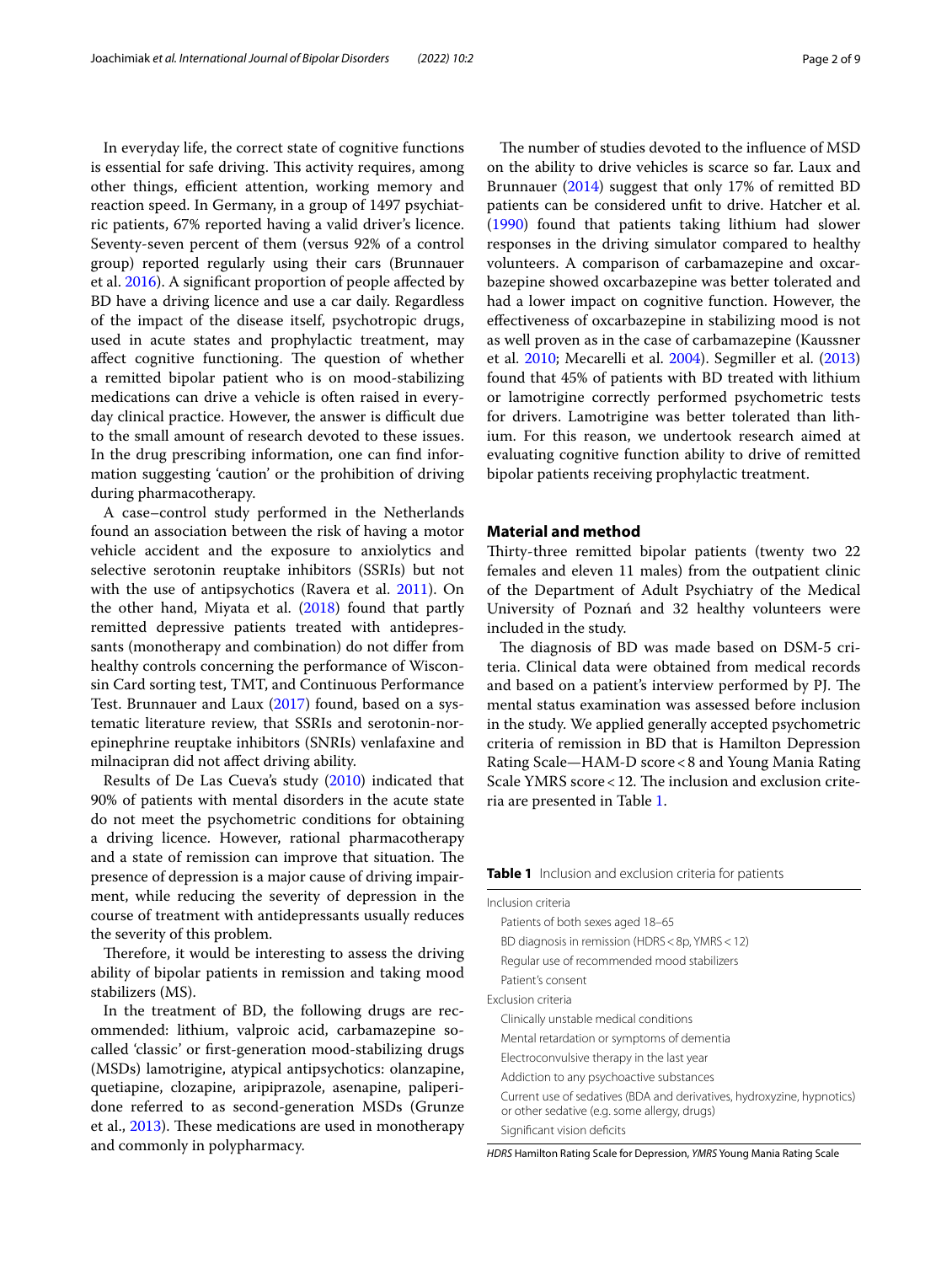The demographic and clinical characteristics of both groups are shown in Table [2.](#page-2-0) There were no statistically signifcant diferences in the sex ratio and mean age between study groups.

The control group consisted of healthy volunteers aged 18 to 65, without mental, general medical, neurological and addiction disorders, without severe vision deficits, and also not using hypnotics or sedatives (benzodiazepines, hydroxyzine). Clinical data from control participants was obtained based on a structured interview carried out by PJ.

All subjects from the control group and slightly more than half of the patients group were employed.

Most of the participants had an provisional driving licence. The average time of having held a driving licence was numerically longer in the group of patients (Table [2\)](#page-2-0).

All patients used psychotropic medications because of BD. Most of them were using two 2 or more moodstabilizing drugs. Only four patients were on monotherapy (quetiapine  $n=2$ , carbamazepine  $n=1$ , lamotrigine  $n=1$ ). Details of pharmacological treatment and mean doses of psychotropic drugs are given in Table [3.](#page-3-0)

Selected psychometric tests for drivers were carried out by computer software: Specialistic Diagnostic Platform (SPD): The Cross-over Test  $(COT)$ —version with free tempo (COT-F) and tempo of 50 tasks per minute  $(COT-50)$  and The Signal Test  $(ST)$ . Additionally, cognitive functions were assessed using Rey Auditory Verbal Learning Test (RAVLT), Stroop Color-Word Test (SCWT) part A and B, and Trail Making Test (TMT) part A and B.

The Crossover Test is a classic method for assessing several psychometric parameters. This test is useful for the assessment of reaction speed, eye-hand coordination, ability to concentrate attention, and speed with perception accuracy. In the version of the test with the imposed pace, we can additionally check the patient's speed of decision-making in situations performed under time pressure and fatigue resistance. The device for carrying out the test consists of a button board with a row of LEDs at the top and a column of LEDs on one side, depending on the patient's right or left-handedness. During the test, two LEDs light up simultaneously—one in a row, the other in a column. The patient's task is to find a button on the board that lies at the intersection of imaginary semistraight lines running from the lighted diodes. The test consists of two parts: one with a free pace and one with an imposed pace. In the frst part, the patient performs a certain number of tasks without time pressure, but with the aim of performing the test as soon as possible. In the second part, the participant has the same number of tasks to perform, but with a response time imposed  $(e.g. 1.2 s per response)$ . The test calculates the number of correct and delayed responses, as well as the number of incorrect reactions or no response. Empirical studies have shown the accuracy of eye-hand coordination tests using the COT (Horowski [2012\)](#page-8-14).

The Signal Test measures the response time. It consists of two phases: simple response time and choice response time. The reaction time is the time required for a response to the external trigger that occurred (critical). In a simple reaction, one stimulus determines a specifc response. The time of this reaction is shorter than the time to react with the choice because it also includes the moment of deciding on a specifc response to a specifc factor when various triggering factors are presented, for example, diferent reactions to colours such as red, yellow and so on (Horowski [2012](#page-8-14)). In the frst part of the test, the stimulus does not change and always forces the same reaction. In this way, a simple reaction is measured. In the second part, stimuli are randomly changed and force a subject to think about a specifc reaction to a specifc stimulus. In this way, the reaction time with choice is measured. In addition to the basic indicators for both parts, such as the average response time, minimum, maximum, and deviation from the average, as well as the number of erroneous reactions, it is possible to estimate the diference indicator (response time with choice minus the simple response time), which, according to Sternberg's theory, refects the time involved in the

<span id="page-2-0"></span>

|  | Table 2 Demographic and clinical characteristics of patients and the control group |  |
|--|------------------------------------------------------------------------------------|--|
|  |                                                                                    |  |

|                                                            | Patients $n = 33$  | Control group $n = 32$ | <b>Statistics</b>                       |
|------------------------------------------------------------|--------------------|------------------------|-----------------------------------------|
| Age: mean (SD)                                             | 39.5 (11.11)       | 41.63 (9.63)           | $t = 0.81$ , $p = 0.424$ NS*            |
| Male/female                                                | 11 (33%)/ 22 (67%) | 17 (53%)/15 (47%)      | Chi <sup>2</sup> = 0.15, p = 0.698 NS** |
| Education: university/secondary or primary school          | 18 (55%)/10 (30%)  | 23 (71%)/9 (18%)       | $Chi^2 = 2.09 p = 0.147 NS**$           |
| Work activity                                              | 18 (55%)           | 32 (100%)              | $p < 0.001$ ***                         |
| Driving licence (yes)                                      | 22 (66%)           | 30 (93%)               | $p = 0.011***$                          |
| Time from obtaining the driving licence (years, mean (SD)) | 26.5(8.6)          | 20.4(10.2)             | $t = 2.61 p = 0.011*$                   |
| Duration of illness years: mean (range)                    | $6.2(0-23)$        |                        | <b>NA</b>                               |

 $\check{}$  The t-Student test,  $\text{**}$ Chi $\text{^{2}}$  test,  $\text{***}$  Fisher exact test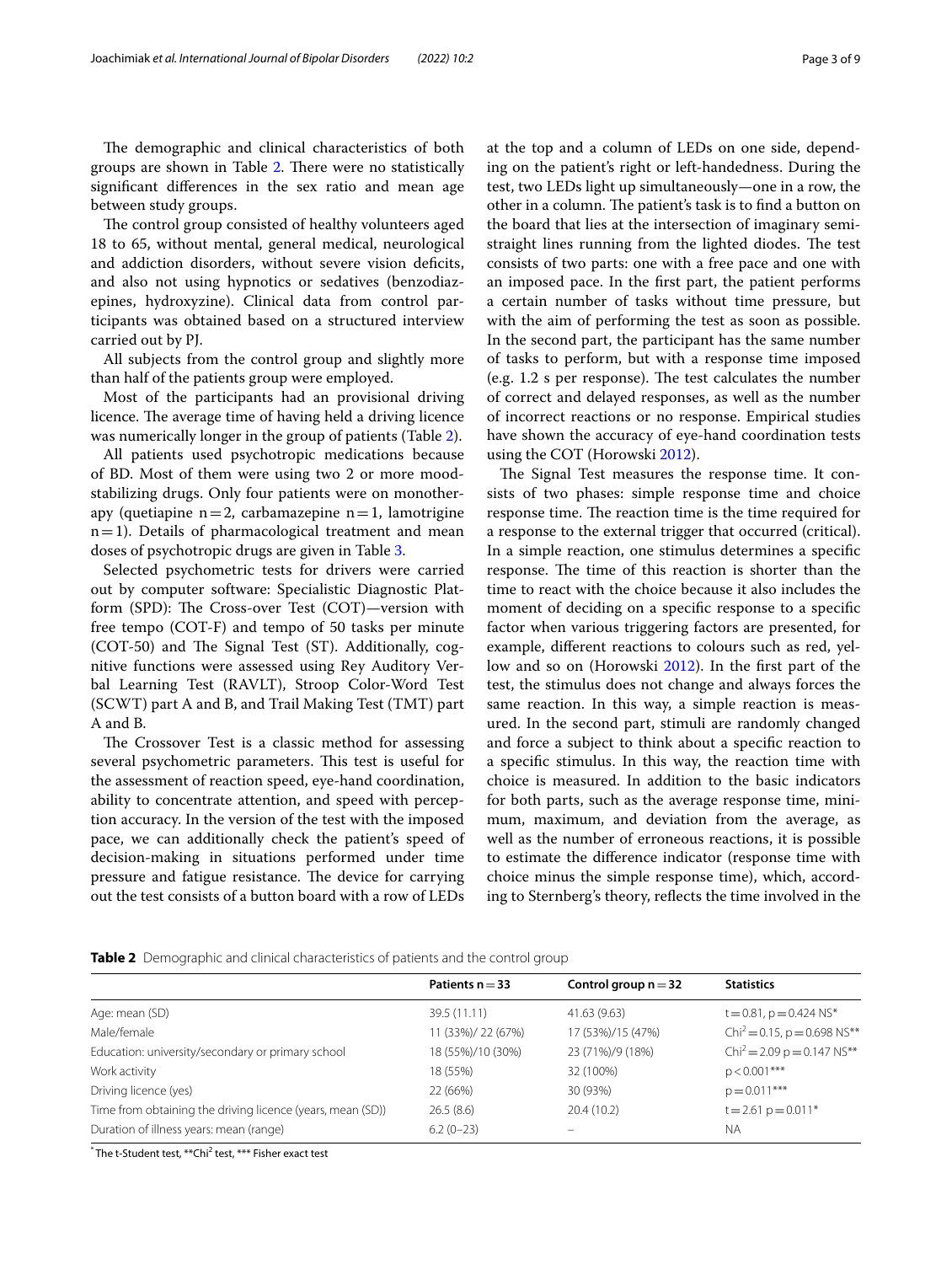|                                       |                                    |                                       | Table 3 Psychotropic drugs (mean doses) used in the studied patients |                                  |                                         |                                |                               |                                              |                                            |                            |                    |                                                                                                      |                         |                           |                     |                                    |
|---------------------------------------|------------------------------------|---------------------------------------|----------------------------------------------------------------------|----------------------------------|-----------------------------------------|--------------------------------|-------------------------------|----------------------------------------------|--------------------------------------------|----------------------------|--------------------|------------------------------------------------------------------------------------------------------|-------------------------|---------------------------|---------------------|------------------------------------|
|                                       | $(908 \, mg)$<br>Lithium<br>$n=19$ | Valproates<br>$(1044 \, mg)$<br>$n=8$ | Carbamazepine<br>$(800 mg) n = 2$                                    | Quetiapine<br>$(265 mg)$<br>n=17 | Olanzapine<br>$(12.5 \, mg)$<br>$n = 7$ | Clozapine<br>(200 mg)<br>$n=2$ | $(1,5 \text{ mg})$<br>$n = 2$ | Risperidone Lamotrigine<br>(147 mg)<br>$n=8$ | Sertraline<br>$(67 \text{ mg})$<br>$n = 3$ | $(20 \text{ mg})$<br>$n=2$ | (20 mg)<br>$n = 1$ | Fluoxetine Paroxetine Escitalopram Venlafaxine Mirtazapine Bupropion<br>$(17.5 \text{ mg})$<br>$n=2$ | $(196 \, mg)$<br>$n=10$ | $(27 \, mg)$<br>$n = 5$ ) | (150 mg)<br>$n = 1$ | Trazodone<br>$(75 \, mg)$<br>$n=1$ |
| ↘                                     |                                    |                                       | ↘                                                                    |                                  |                                         |                                | ↘                             |                                              |                                            |                            |                    |                                                                                                      |                         |                           |                     |                                    |
|                                       |                                    |                                       |                                                                      | ↘                                |                                         |                                |                               |                                              |                                            |                            |                    |                                                                                                      |                         |                           |                     |                                    |
| m                                     |                                    |                                       |                                                                      |                                  | ↘                                       |                                |                               |                                              |                                            |                            |                    |                                                                                                      |                         |                           |                     |                                    |
| 4                                     |                                    |                                       |                                                                      | ↘                                |                                         |                                |                               |                                              |                                            |                            |                    |                                                                                                      | ↘                       |                           |                     |                                    |
| 5                                     |                                    | ↘                                     |                                                                      | ↘                                |                                         |                                |                               |                                              |                                            |                            |                    |                                                                                                      |                         |                           |                     |                                    |
| $\circ$                               |                                    |                                       |                                                                      | ↘                                | ↘                                       |                                |                               |                                              |                                            |                            |                    |                                                                                                      |                         |                           |                     |                                    |
| $\sim$                                |                                    | ↘                                     |                                                                      | ↘                                |                                         |                                | ↘                             |                                              |                                            |                            |                    |                                                                                                      |                         |                           |                     |                                    |
| $\infty$                              |                                    |                                       |                                                                      |                                  |                                         | ↘                              |                               | ↘                                            |                                            |                            | ↘                  |                                                                                                      | ↘                       |                           |                     |                                    |
| ↘<br>$\circ$                          |                                    |                                       |                                                                      |                                  |                                         |                                |                               |                                              |                                            |                            |                    |                                                                                                      |                         |                           |                     |                                    |
| $\supseteq$                           |                                    |                                       |                                                                      |                                  |                                         |                                |                               |                                              |                                            |                            |                    |                                                                                                      |                         |                           | ↘                   |                                    |
| $\overline{-}$                        |                                    |                                       |                                                                      | ↘                                |                                         |                                |                               |                                              |                                            | ゝ                          |                    |                                                                                                      |                         |                           |                     |                                    |
| $\overline{12}$                       |                                    |                                       |                                                                      | ゝ                                |                                         |                                |                               |                                              |                                            |                            |                    |                                                                                                      |                         |                           |                     |                                    |
| ↘<br>$\bar{1}$                        |                                    |                                       |                                                                      |                                  | ↘                                       |                                |                               |                                              |                                            |                            |                    |                                                                                                      |                         |                           |                     |                                    |
| $\overline{4}$                        |                                    |                                       |                                                                      | ↘                                |                                         |                                |                               |                                              |                                            |                            |                    |                                                                                                      |                         |                           |                     |                                    |
| ↘<br>$\overline{1}$                   |                                    |                                       |                                                                      |                                  |                                         | ↘                              |                               |                                              |                                            |                            |                    |                                                                                                      | ↘                       |                           |                     |                                    |
| ↘<br>$\frac{\infty}{2}$               |                                    | ↘                                     |                                                                      | ↘                                |                                         |                                |                               |                                              |                                            |                            |                    |                                                                                                      |                         |                           |                     |                                    |
| $\overline{1}$                        |                                    |                                       | ↘                                                                    |                                  |                                         |                                |                               |                                              |                                            |                            |                    |                                                                                                      |                         |                           |                     |                                    |
| $\frac{8}{1}$                         |                                    | ↘                                     |                                                                      |                                  |                                         |                                |                               |                                              |                                            |                            |                    |                                                                                                      | ↘                       | ↘                         |                     |                                    |
| $\supseteq$                           |                                    |                                       |                                                                      | ↘                                |                                         |                                |                               | ↘                                            |                                            |                            |                    |                                                                                                      |                         |                           |                     |                                    |
| $\gtrsim$                             |                                    |                                       |                                                                      |                                  |                                         |                                |                               |                                              |                                            |                            |                    |                                                                                                      | ↘                       | ↘                         |                     |                                    |
| $\overline{\sim}$                     |                                    |                                       |                                                                      |                                  |                                         |                                |                               |                                              |                                            |                            |                    |                                                                                                      | ↘                       | $\rightarrow$             |                     |                                    |
| 22                                    |                                    |                                       |                                                                      | ↘                                |                                         |                                |                               |                                              |                                            |                            |                    |                                                                                                      |                         |                           |                     |                                    |
| 23                                    |                                    |                                       |                                                                      | ↘                                |                                         | ↘                              |                               |                                              |                                            |                            |                    |                                                                                                      |                         |                           |                     |                                    |
| 24                                    |                                    |                                       |                                                                      |                                  |                                         |                                |                               |                                              |                                            |                            |                    |                                                                                                      |                         |                           |                     |                                    |
| 25                                    |                                    | ↘                                     |                                                                      |                                  | ↘                                       |                                |                               |                                              | ↘                                          |                            |                    |                                                                                                      |                         |                           |                     |                                    |
| $\geqslant$                           |                                    | ↘                                     |                                                                      | ↘                                |                                         |                                |                               |                                              |                                            |                            |                    |                                                                                                      |                         |                           |                     |                                    |
| $\overline{27}$                       |                                    | $\mathcal{A}$                         |                                                                      |                                  |                                         |                                |                               |                                              | ゝ                                          |                            |                    |                                                                                                      |                         |                           |                     | ↘                                  |
| $28$                                  |                                    |                                       |                                                                      |                                  | ↘                                       |                                |                               |                                              |                                            | ↘                          |                    |                                                                                                      |                         |                           |                     |                                    |
| ↘<br>29                               |                                    |                                       |                                                                      |                                  |                                         |                                |                               |                                              |                                            |                            |                    |                                                                                                      | ↘                       |                           |                     |                                    |
| $\approx$                             |                                    |                                       |                                                                      |                                  |                                         |                                |                               |                                              |                                            |                            |                    |                                                                                                      | ↘                       |                           |                     |                                    |
| ↘<br>$\overline{\mathfrak{m}}$        |                                    |                                       |                                                                      |                                  |                                         |                                |                               |                                              |                                            |                            |                    | ↘                                                                                                    |                         | ↘                         |                     |                                    |
| $\overline{32}$                       |                                    |                                       |                                                                      |                                  |                                         |                                |                               |                                              |                                            |                            |                    | ↘                                                                                                    |                         | ↘                         |                     |                                    |
| 33                                    |                                    |                                       |                                                                      |                                  |                                         |                                |                               |                                              |                                            |                            |                    |                                                                                                      | ↘                       |                           |                     |                                    |
| $\overline{\phantom{a}}$<br>$\, \geq$ |                                    | $\infty$                              | $\sim$                                                               | $\Box$                           | $\mathord{\sim}$                        | $\sim$                         | $\sim$                        | $\infty$                                     | $\sim$                                     | $\sim$                     |                    | $\sim$                                                                                               | $\supseteq$             | $\mathsf{L}\cap$          |                     |                                    |

<span id="page-3-0"></span>diad pationts ł .<br>د J F.  $\tilde{\mathcal{L}}$ ्रं Table 2 Devich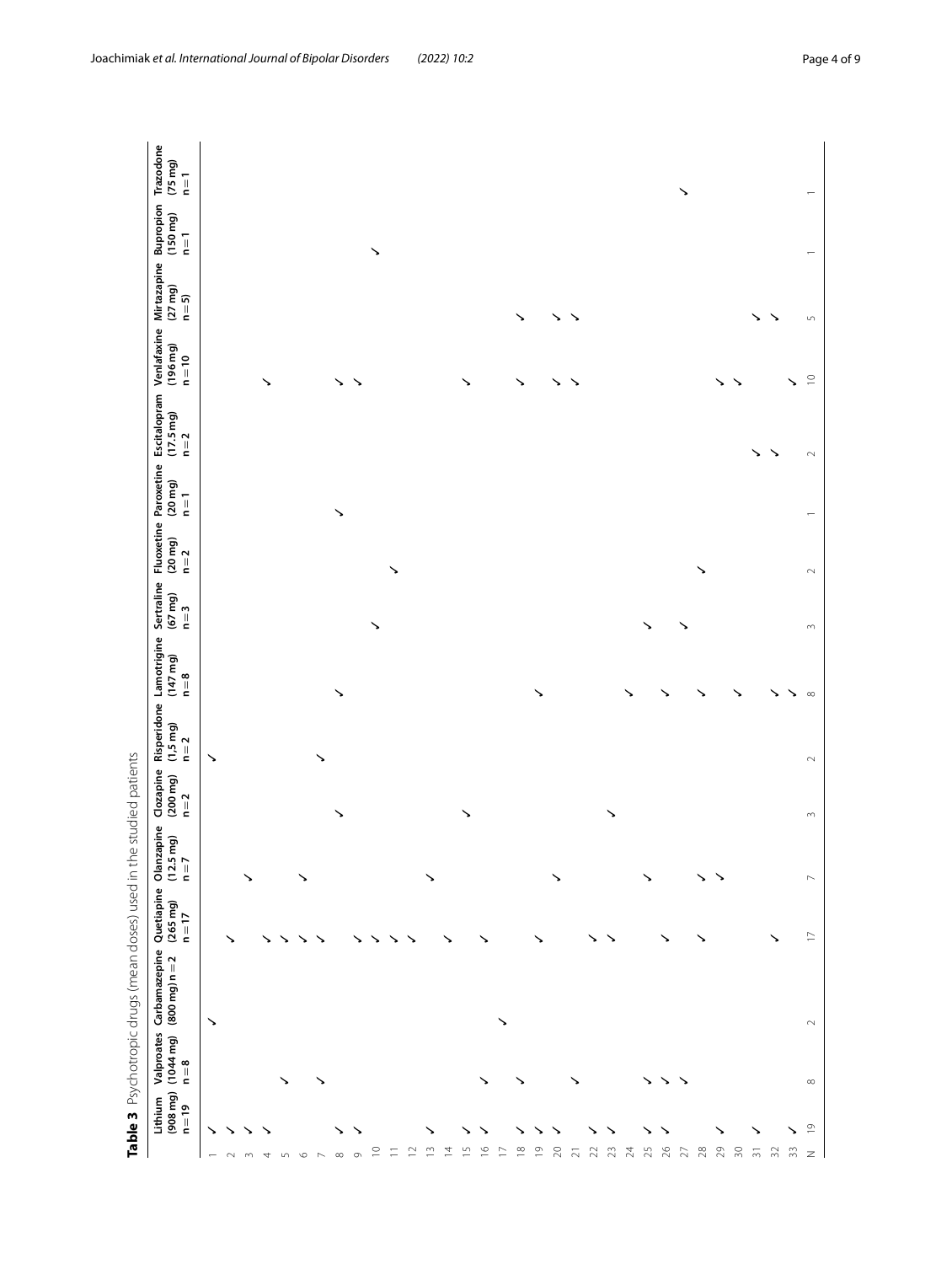decision-making part (stimulus assessment and response control).

The Rey Auditory Verbal Learning Test is used to assess short-term and delayed memory, auditory learning, and distractibility. The Stroop Color-Word Test (part A and B) has been designed to measure the ability to inhibit cognitive interference that occurs when the processing of a specifc stimulus feature impedes the simultaneous processing of a second stimulus attribute. This test also measures verbal abilities and attention (Part A), working memory, and executive functions (part B) (Scarpina and Tagini [2017](#page-8-15)). The results of TMT provide information on visual search, scanning, speed of processing, mental fexibility (shifting strategy), and executive functions (Tombaugh [2004\)](#page-8-16).

#### **Statistical analysis**

Statistical analysis was performed using the software Statistica 12, Statsoft company.

#### **Results**

In the COT at a free rate, the group of patients performed more slowly than the control group. The analysis showed statistically signifcantly slower simple reactions in patients compared to healthy volunteers. In the COT-50 test at the rate of 50 stimuli/minute, patients were less able to react to the stimulus properly compared to the control group (Table [4\)](#page-4-0). Results of the patients in comparison to the control subjects were worse by≥SD in 12.1% (COT-F) and 53.1% (COT-50).

In the Signal Test, there were no signifcant diferences between patients and healthy volunteers.

The patient group performed significantly worse in two parameters of Rey's Auditory Verbal Learning Test: the sum of words perseveration and the number of words in the deferred sample. The patients repeated the same words more often in an attempt to reproduce 15 words. Furthermore, in the last attempt, postponed by 20 min, signifcantly more words were forgotten by patients in comparison to the control group (Table [4](#page-4-0)).

<span id="page-4-0"></span>

| <b>Table 4</b> Results of the psychometric tests—statistically significant differences (SD standard deviation; *Mann–Whitney U test) |  |  |  |
|--------------------------------------------------------------------------------------------------------------------------------------|--|--|--|
|--------------------------------------------------------------------------------------------------------------------------------------|--|--|--|

|                                                        | <b>Patient group</b><br>$(n=33)$ |                |           | Control group<br>$n = 32$ |                |        |                                           |
|--------------------------------------------------------|----------------------------------|----------------|-----------|---------------------------|----------------|--------|-------------------------------------------|
|                                                        | Mean                             | Median         | <b>SD</b> | Mean                      | Median         | SD     | p                                         |
| The Cross-Over Test-free rate (COT-F)                  |                                  |                |           |                           |                |        |                                           |
| Test time (s)                                          | 115.8                            | 104.2          | 40.4      | 101.9                     | 98.6           | 22.3   | $Z = 2.13$<br>$p = 0.03*$                 |
| Median response time (ms)                              | 1471.5                           | 1340           | 468.16    | 1268.6                    | 1261.5         | 154.39 | $Z = 2.30$<br>$p = 0.02*$                 |
| The Cross-Over Test-rate of 50 stimuli/minute (COT-50) |                                  |                |           |                           |                |        |                                           |
| Number of stimuli received                             | 14.6                             | 10             | 16.7      | 27.3                      | 25.5           | 193    | $Z = 2.97$<br>$p = 0.002*$                |
|                                                        | Patient group                    |                |           | Control group             |                |        | p                                         |
|                                                        | Mean                             | <b>Median</b>  | <b>SD</b> | Mean                      | Median         | SD     |                                           |
| Rey's Auditory Verbal Learning Test (RAVLT)            |                                  |                |           |                           |                |        |                                           |
| The number of perseverations                           | 4.4                              | 3              | 3.78      | 2.3                       | $\overline{2}$ | 3.01   | $Z = 2.93$<br>$p = 0.003$                 |
| The number of words in the deferred<br>sample          | 2.2                              | $\overline{2}$ | 1.72      | 1.3                       | 1              | 1.95   | $Z = 2.44$<br>$p = 0.01$                  |
|                                                        | Patients ( $n = 21$ )            |                |           | Controls ( $n = 26$ )     |                |        | p                                         |
| Stroop Color-Word Test (SCWT)                          |                                  |                |           |                           |                |        |                                           |
| Part A (s)                                             | 25.19                            | 25.0           | 4.6       | 22.46                     | 22.0           | 3.84   | $Z = 2.00$<br>$p = 0.045$<br>$T = 0.031*$ |
| Part B (s)                                             | 57.14                            | 14.61          | 14.61     | 51.42                     | 9.91           | 9.92   | $Z = 0.95$<br>$p = 0.341$                 |
| Trail Making Test (TMT)                                |                                  |                |           |                           |                |        |                                           |
| Part A (s)                                             | 30.94                            | 28             | 12.7      | 24.22                     | 23             | 8.34   | $Z = 2.08$<br>$p = 0.036$                 |
| Part B (s)                                             | 78.76                            | 65             | 43.4      | 58.81                     | 55             | 22.68  | $7 = 2.41$<br>$p = 0.016$                 |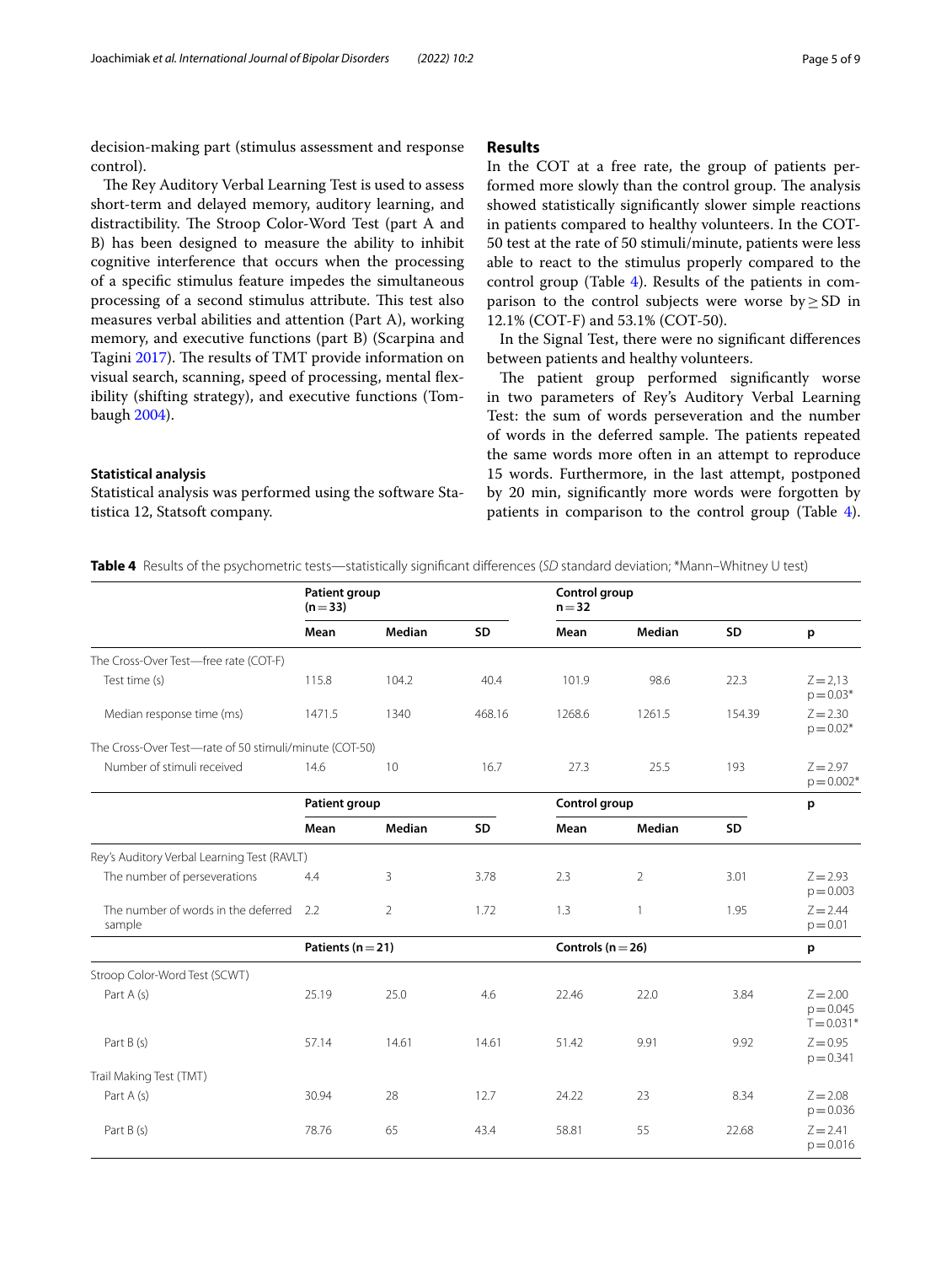The proportions of patients for whom these results were worse by≥SD than in the controls were 27.3% and 33.3%, respectively.

In the SCWT, the group of patients performed for longer in parts A (2.63 s.) and B (5.72 s.) of the test. However, the diference was only statistically signifcant in part A (Table [4](#page-4-0)). In both parts of this test, 28% of the patients' results were worse by≥SD compared to the controls' results.

In the TMT test, the patient's group performed the whole test (both parts A and B) slower than the control group (Table [4](#page-4-0)). In terms of  $\geq$  SDs, the results were worse for 30.3% and 18.2% of the patients, respectively.

Spearman's rank correlation analyses did not show signifcant relationships between the patients' ages, duration of the disease, and the performance of TMT-A, and- B and SCWT-A and B. The same was observed in the control group, excluding the disease duration.

However, we found several signifcant positive correlations between the patients age and performance of COT-F in particular: the median time to complete the test (r=0.395), the count of mistakes made (r=0.404), the median response time  $(r=0.390)$ , the count of false reaction in COT-50 ( $r = 0.410$ ) and the time to complete the ST time (5 out of 6 parameters). The count of false reaction in COT-50 also correlated with the duration of the disease  $(r=0.355)$ . In the control group, there were no signifcant correlations between the participants age and performance of COF-F and COT-50 but, positive correlations were found in the ST time (3 parameters).

Time of performance of neuropsychological tests correlated signifcantly with the time of psychometric tests for drivers ( $p < 0.05$ ). The time to complete the COT-F with the time of TMT-A (0.546) and TMT-B (0.632) as well as with SCWT- time (0.476). Results of ST also correlated with time of performance of the psychometric test (TMT A x ST median time of simple reaction (0.356), TMT A x ST median time of reaction with choice (0.363).

In addition, male–female diferences both within and between groups the differences were also examined. The only within-group diferences were found in Rey's Auditory Verbal Learning Test: the number of perseverations  $(M=2.39, SD 2.96 \text{ vs } F=4.08, SD 3.84, p=0.046)$  and the COT-F: the median response time  $(M=104.2, SD 27.8)$ vs  $F=112.6$ , SD 36.9,  $p=0.026$ ). The between-groups diferences appeared only in the control group. Men performed better in COT-F: the test time  $(M=100.2,$ SD 30.0 vs  $F = 103.4$ , SD 8.1,  $p = 0.049$  and the median response time  $(M=1206.1 \text{ SD } 163.9 \text{ vs } F=1339.5, SD$ 109.2,  $p = 0.014$ .

In the group of patients treated with lithium, the response time in the COT-F test was longer, on average, 2 s than in the group not receiving lithium. Likewise, in the ST

test, the response time in this group was longer by 0.067 s and the total response time by 0.12 s. We found no diferences in the results of neuropsychological tests in patients who received antidepressants and those who did not receive such drugs.

#### **Discussion**

The main finding of this study is that remitted bipolar patients performed worse in the COT-F. The response time was signifcantly longer than in the control group. The COT examines the attention in terms of vigilance and durability, as well as visual-motor coordination, which is responsible for the speed of reaction. In the free tempo version, the group of patients worked slower. The median response time to the stimulus in the group of patients was 1.47 s (median 1.34 s), while in the control group it was  $1.27$  s (median  $1.26$  s). The difference is therefore  $0.2$  s (median 0.08 s).

To determine whether these diferences are relevant to driving safely, it is possible to apply simple physics formula presented in Table [5](#page-5-0).

According to the data contained in the table, the unit of time 0.08 s and 0.2 s is not negligible when driving a vehicle. A delay in the driver's reaction by just 0.08 s results in travelling another 1 m of the road at the typical speed in the city of 50 km/h (according to road regulations in Poland). With a delay of 0.2 s, there is an even longer distance of almost 3 m. In city traffic, these can be significant distances and determine the scale of a potential accident (Table [6\)](#page-6-0).

The next statistically significantly worse result in the group of patients is the overall time of performing the test with the COT-F. The patient group took 14 s more to perform the whole test (median 5 s) than the control group. This gives an average of  $1.6$  s (median  $1.4$  s) on the response in the patient group and 1.4 s (median 1.3 s) in the control group. Diferences are also in the order of tenths of seconds, but as it has been shown earlier, it can be important for road safety.

The COT-50 required a response to the task within 1.2 s for each of the 75 tasks. The patient group responded correctly to 19.5% of tasks (median 13.3%) and the control group to 36.4% (median 34.0%). The preliminary analysis shows that the test was difficult even for healthy people. There is a clear disproportion in the count of correct responses between the studied groups. This confirms

<span id="page-5-0"></span>**Table 5** Formula for calculating distance travelled at constant speed per unit of time

|                           | $\Delta s$ - distance |
|---------------------------|-----------------------|
| $\Delta s = v * \Delta t$ | v—speed               |
|                           | $\Delta t$ —time      |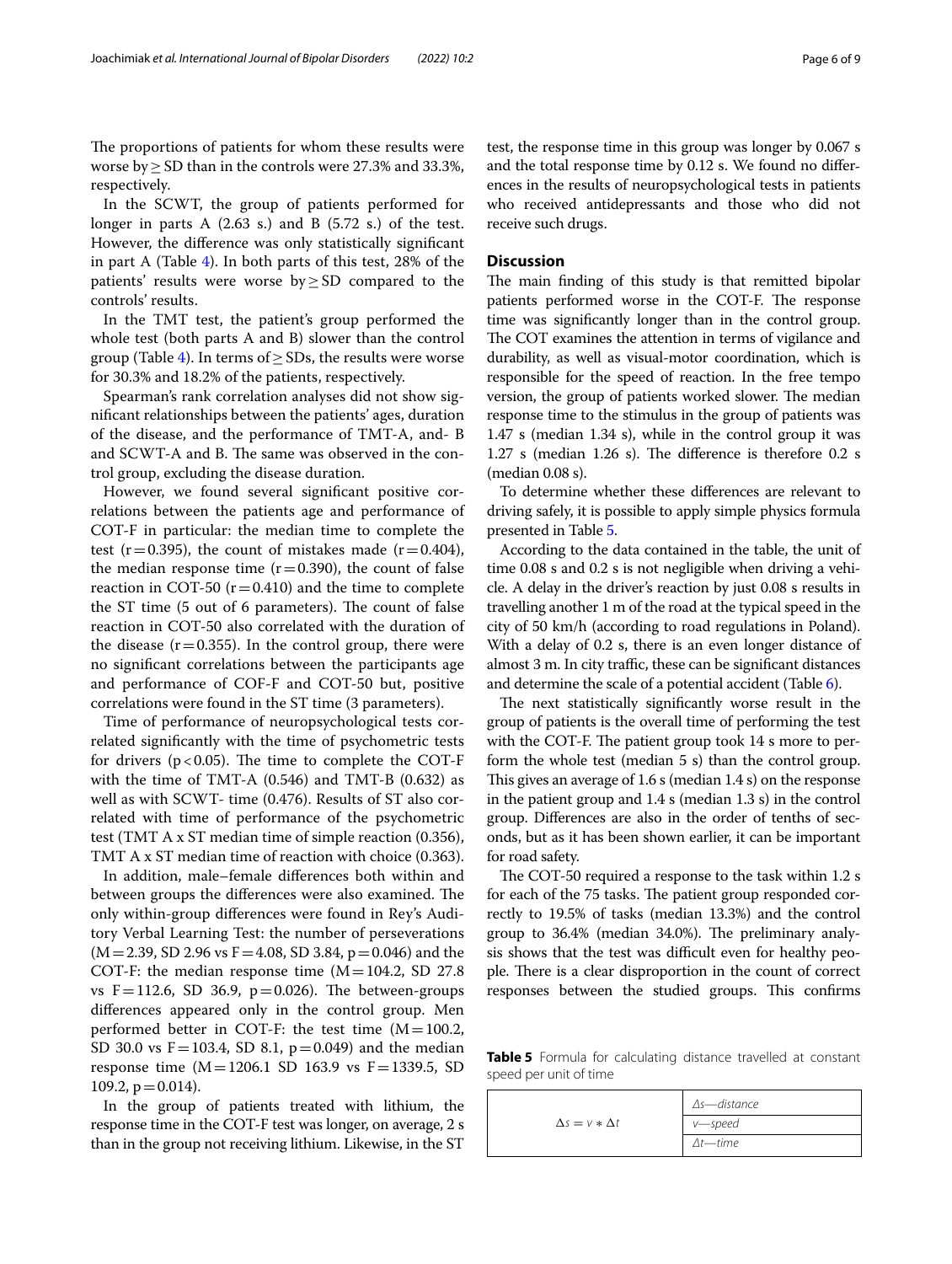|              | Speed (km/h)      |                   |        |                   |                 |                  |                   |                   |                 |                  |
|--------------|-------------------|-------------------|--------|-------------------|-----------------|------------------|-------------------|-------------------|-----------------|------------------|
|              | 10                | 20                | 30     | 40                | 50              | 60               | 70                | 80                | 90              | 100              |
| Time         | Distance          |                   |        |                   |                 |                  |                   |                   |                 |                  |
| <sub>S</sub> | 2.78 m            | 5.56 <sub>m</sub> | 8.34 m | $1.1 \text{ m}$   | 13.89 m         | 16.67 m          | 19.44 m           | $22.22 \text{ m}$ | 25 <sub>m</sub> | 27.78 m          |
| 0.2s         | 0.56 <sub>m</sub> | 1.11 m            | 1.67 m | 2.2 m             | 2.78 m          | 3.3 <sub>m</sub> | 3.89 <sub>m</sub> | 4.44 m            | 5m              | 5.56 m           |
| 0.08 s       | $0.22 \text{ m}$  | $0.44 \text{ m}$  | 0.67 m | 0.89 <sub>m</sub> | $1.1 \text{ m}$ | 1.33 m           | 1.56 m            | 1.78 m            | 2 <sub>m</sub>  | $2.22 \text{ m}$ |

<span id="page-6-0"></span>**Table 6** Distance travelled by an object per unit of time at a constant speed

previous observations of a slower response time in patients sufering from bipolar disorder during remission.

Results of the neuropsychological tests have also shown a decline of cognitive functions in the patients' group in comparison to healthy people. Statistically signifcantly worse results in RAVLT point to deficits in verbal memory. While driving, verbal memory seems to be important when reading road signs and signposts and other traffic information. The slower tempo of performance of the SCWT suggests disturbances in the attention function and problems in inhibition of cognitive inference which is a common situation while driving. The slower rate of performance of the TMT test suggests that bipolar patients have problems with visual search, scanning of the external situation, speed of processing of external information, and mental flexibility. These abilities have a signifcant impact on safe driving Our fndings are consistent with the results of numerous previously published studies (Martinez-Aran et al. [2004](#page-8-0); Cavanagh et al. [2002](#page-8-1); Robinson et al. [2006](#page-8-2); Mann-Wrobel et al. [2011](#page-8-3); Hsiao et al [2009;](#page-8-17) Torrent et al. [2006](#page-8-18); Xu et al [2012;](#page-8-19) Ha et al. [2014](#page-8-20); Quraishi and Frangou [2002](#page-8-21)) and meta-analysis (Arts et al. [2007](#page-7-0); Bourne et al. [2013\)](#page-7-1).

We did not fnd too many studies devoted to this issue in the PubMed database. Hetcher et al. ([1990\)](#page-8-10) compared the group of patients diagnosed with bipolar disorder in the remission period and used lithium with a group of healthy volunteers using a driving simulator. The group of patients presented a slower reaction to traffic situations.

De Las Cuevas et al. ([2010](#page-8-7)) showed that 83% of patients who were unable to drive a car at the time of the psychiatric diagnosis after 6 weeks of treatment improved their cognitive state, which signifcantly reduced the risk of a road collision. Among them, 25% could drive vehicles without any obstacles. According to the Laux and Brun-nauer study [\(2014\)](#page-8-9), only 17% of patients with bipolar disorder in remission should be considered unft to drive.

Our fndings also indicate a correlation of neuropsychological and psychometric tests for drivers' results. This confirms the usefulness of both types of tests in the assessment of cognitive functions relevant to safe driving. Performing these paper-and-pencil neuropsychological tests is often possible in psychologists' offices.

In the group of remitted BD patients, deficits in cognitive and executive functions which can afect safe driving were found. Previous research indicates that cognitive defcits are independent of the drugs used and are deeper in untreated patients and acute bipolar states (De Las Cuevas [2010](#page-8-7); Xu et al. [2012](#page-8-19); Ha et al. [2014](#page-8-20); Quraishi and Frangou [2002;](#page-8-21) Dittmann et al. [2008;](#page-8-22) Mahli et al. [2007](#page-8-23); Volkert et al. [2016;](#page-8-24) Martinez-Aran et al. [2008;](#page-8-25) Civil Arslan et al [2014;](#page-8-26) Balanzá-Martínez et al. [2008\)](#page-7-4). Results of this study also confrm cognitive impairments in bipolar patients afecting the speed of motor reactions, which may impair driving performance. Since all patients were on mood-stabilizing medication, most of them on polypharmacy, it is difficult to determine the impact of factors related to the disease and side efects of mood-stabilizing medications on the severity of cognitive deficits. The question relevant for further studies is whether the cognitive dysfunction in BD patients is due to the disease itself or to the side efects of drugs or accumulation of both factors. Cognitive deficits were detected in newly diagnosed patients (Kjærstad et al [2020](#page-8-27)) as well as in remitted patients with a long history of bipolar disorder. This may indicate that they are a trait feature of the disease. On the other hand, mood stabilizers like lithium are also associated with some cognitive defcits in verbal learning memory and creativity. Moreover, the efect of particular MS drugs on cognitive abilities is likely to be somewhat variable. For example, remitted BP patients taking valproates performed poorer on working memory tasks, but not in other cognitive domains, compared to patients who were on lithium (Muralidharan et al. [2015\)](#page-8-28). For this reason, it is necessary to consider the possibility of cumulative side efects of many drugs used simultaneously as part of polytherapy, which may additionally overlap with the defcits associated with the disease. Although patients taking lithium obtained slightly worse results in some tests, these diferences should be interpreted with caution as most of them were also treated with combination of other drugs, which may be a confounding factor. Moreover, the variety of drug combinations made it impossible to compare the results in groups that would be more homogeneous in this respect, but their size would be too small.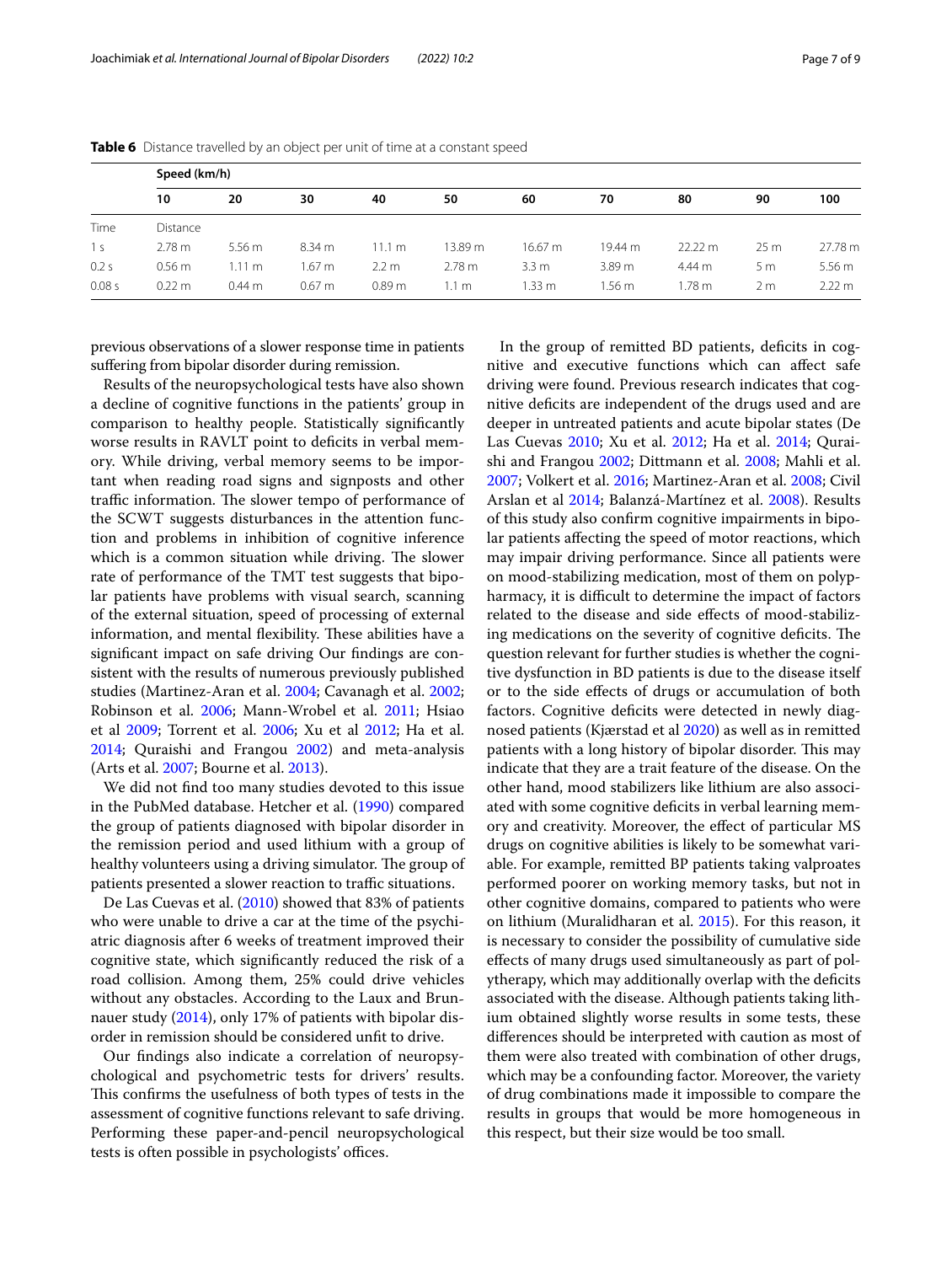Our results do not indicate which level of cognitive decline is critical and may signifcantly increase the risk of road accidents. This problem has not been sufficiently explained in the results of previous studies and needs further clarification. However, these deficits may vary from patient to patient depending on clinical variables, the number of medications used, and comorbid medical conditions. Therefore, a personalized assessment of driving ftness seems preferable to seeking general recommendations. Standardized driving simulators could be very helpful for such purposes. The other issue is what mood-stabilizing therapeutic strategy for BD patients may be efective to maintain full remission, including enabling safe driving of vehicles. Some authors suggest that that recovery of driving competence should be an integral goal of treatment strategies for psychiatric disorders (Brunnauer et al [2016\)](#page-7-2).

#### **Limitations of the study**

Sixty-fve subjects (33 patients and 32 control subjects) participated in the study. The studied group was relatively small, which forces us to formulate cautious conclusions and verify the results after examining a larger group of patients. We applied tests that indirectly indicate the ability to drive motor vehicles (two used in Polish transport psychology and three popular neuropsychological tests). To obtain results closer to the real situations, it would be more appropriate to use driving simulators which would allow for assessing the standard parameters and the quality of reactions while driving a car.

#### **Conclusions**

Patients with BD performed worse in tests dedicated to drivers (COT, ST) and neuropsychological tests in comparison to healthy people. This is especially true of extended response times referred to as second-generation drugs, which may result in an increased risk of road accidents. Therefore, frequent monitoring of cognitive performance in remitted BD patients who drive a car is advisable. Neuropsychological tests, such as the SCWT and TMT may also be useful.

#### **Abbreviations**

BD (BD I or II): Bipolar disorder (bipolar disorder type I or II); COT: The Crossover Test; version with free tempo (COT-F) and version with tempo of 50 tasks per minute (COT-50); DSM-5: Diagnostic and Statistical Manual of Mental Disorders version V; HAM-D: Hamilton Depression Rating Scale; LED: Lightemitting diode; MS (MSD): Mood stabilizer (mood-stabilizing drug); PJ: Piotr Joachimiak MD PhD; RAVLT: Rey Auditory Verbal Learning Test; SCWT (SCWT-A, SCWT-B): Stroop Color-Word Test (part A, part B); SD: Standard deviation; SNRI: Serotonin-norepinephrine reuptake inhibitor; SPD: Specialistic Diagnostic Platform; SSRI: Selective serotonin reuptake inhibitor; ST: Signal Test; TMT (TMT-A, TMT-B): Trail Making Test (version A, version B); YMRS: Young Mania Rating Scale.

#### **Acknowledgements**

Not applicable.

#### **Authors' contributions**

(1) PJ: Conducting research and obtaining scientifc data by examining patients and volunteers; analysis of results; conclusions; preparation of publications; accountable for all aspects of the work in ensuring that questions related to the accuracy or integrity of any part of the work are appropriately investigated and resolved. (2) KJ: Preparation of statistical results; data analysis; revising it critically for important intellectual content. (3) JJ: Patronage over the study; preparation of statistical results; data analysis; revising it critically for important intellectual content; conclusions; fnal approval of the version to be published. All authors read and approved the fnal manuscript.

#### **Funding**

All financial outlays incurred during the study (equipment, office supplies) came from the private funds of the author: Piotr Joachimiak. The study was not sponsored in any way.

#### **Availability of data and materials**

Scientifc data supporting this study are available from Piotr Joachimiak MD Ph.D., Department of Psychiatry, Medical University of Poznań, ul. Szpitalna 27/33, 60-572 Poznań, Poland.

#### **Declarations**

#### **Ethics approval and consent to participate**

The study was conducted according to the guidelines of the Declaration of Helsinki and approved by the Ethics Committee: Bioethics Committee at the Medical University of Karol Marcinkowski in Poznań; Resolution No. 417/14. *Informed consent statement* Informed consent was obtained from all subjects involved in the study.

#### **Consent for publication**

Not applicable.

#### **Competing interests**

The authors declare that they have no competing interests.

#### **Author details**

<sup>1</sup> Department of Adult Psychiatry, University of Medical Sciences, Poznan, Poland. <sup>2</sup> Department of Neurological Nursing, University of Medical Sciences, Poznan, Poland. <sup>3</sup> Klinika Psychiatrii UM w Poznaniu, ul. Szpitalna 27/33, 60-572 Poznan, Poland.

Received: 18 August 2021 Accepted: 1 December 2021 Published online: 23 January 2022

#### **References**

- <span id="page-7-0"></span>Arts B, Jabben N, Krabbendam L, van Os J. Meta-analyses of cognitive functioning in euthymic bipolar patients and their frst-degree relatives. Psychol Med. 2007;38:771–85.
- <span id="page-7-4"></span>Balanzá-Martínez V, Rubio C, Selva-Vera G, Martinez-Aran A, SánchezMoreno J, Salazar-Fraile J, et al. Neurocognitive endophenotypes (endophenocognitypes) from studies of relatives of bipolar disorder subjects: a systematic review. Neurosci Biobehav Rev. 2008;32(8):1426–38.
- <span id="page-7-1"></span>Bourne C, Aydemir Ö, Balanzá-Martínez V, Bora E, Brissos S, Cavanagh JT, et al. Neuropsychological testing of cognitive impairment in euthymic bipolar disorder: an individual patient data meta-analysis. Acta Psychiatr Scand. 2013;128:149–62.
- <span id="page-7-3"></span>Brunnauer A, Laux G. Driving under the infuence of antidepressants: a systematic review and update of the evidence of experimental and controlled clinical studies. Pharmacopsychiatry. 2017;50:173–81.
- <span id="page-7-2"></span>Brunnauer A, Buschert V, Segmiller F, Zwick S, Bufer J, Schmauss M, et al. Mobility behaviour and driving status of patients with mental disorders an exploratory study. Int J Psychiatry Clin Pract. 2016;20(1):40–6.